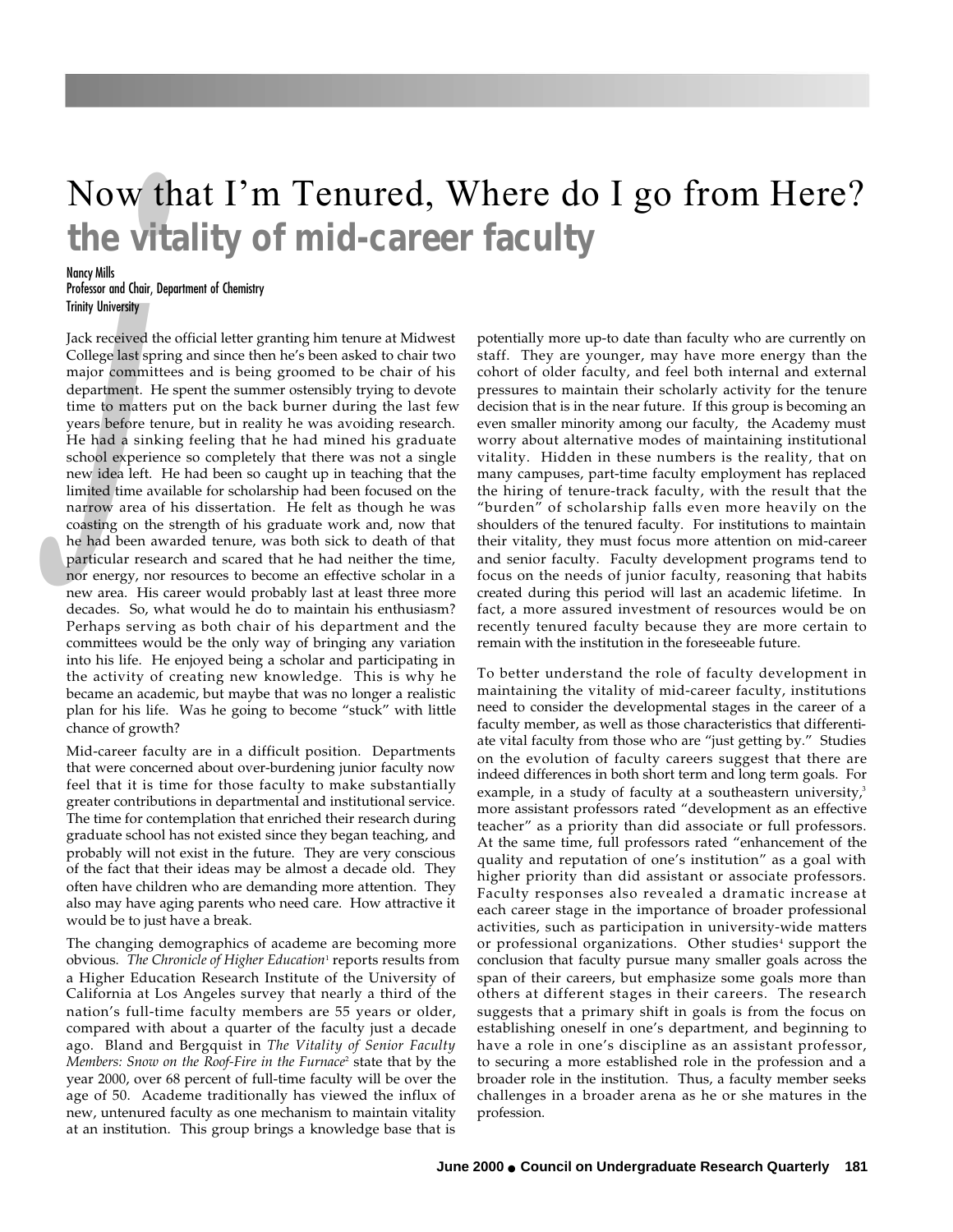For faculty who have achieved tenure, the forces that affect professional performance are, for the most part, internal rather than external. Faculty are motivated primarily by factors intrinsic to the academic career and are least motivated by financial rewards. 3 Therefore, it behooves the Academy to better understand the differences between vital faculty and those less engaged in their profession.

Roger Baldwin of the College of William and Mary did an extensive study of vital and "less engaged" faculty at four primarily liberal arts colleges in the Southeast. 5 As might be expected, there are many similarities in the two groups. Faculty from both groups agree that teaching is their primary interest, followed by research and scholarship, outside professional activities and services, and administrative and institutional service. Both groups cited students and autonomy as sources of satisfaction, and felt that they had considerable professional strength, such as their teaching skills, knowledge of their professional fields, and rapport with students. Bureaucracy and the routine of academic life were nearly universal sources of dissatisfaction.

The differences between the two groups are, of course, more telling. The "less engaged" faculty spend an average of nearly 10 percent more time in teaching and teaching-related activities than do those in the vital category. Those in the later category consistently invest more time in research and administrative or institutional services. Vital faculty work longer hours and have more diversified and more balanced work lives. Vital faculty are consistently more professionally active and productive. They write more papers and books, obtain more grants, and make more presentations at professional meetings.

Interestingly, a substantially larger percentage of vital faculty (more than three out of four) engages in collaborative work, such as team teaching, cooperative research, and joint authorship. They also tend to take professional risks, such as experimenting with teaching strategies and moving into interdisciplinary fields.

A larger portion of vital faculty than "less engaged" faculty have made significant changes in their work roles. This includes moving into administration and teaching in new areas. Vital faculty sense a need to make a change in their lives and to act on this need. Less than one-half of the vital faculty reported feeling "stuck" at a career plateau, while 62 percent of the "less engaged" faculty acknowledged such a perception. More of the vital faculty cited environmental factors that had contributed to their success than "less engaged" faculty. Nearly one-half of the vital professors stated that administrators had helped them in some way, whereas only 20 percent of "less engaged" faculty reported the same administrative support. Questions on long- and short-term goals show that vital faculty have more easily tested specific prospects they hoped to accomplish in a relatively short period of time. They appear to have more concrete and more immediate goals. "Focused, achievable goals of this nature may serve to stimulate and direct faculty work efforts."5

It remains to ask whether it is possible to create a climate in which a larger percentage of faculty are perceived as vital. We have a "chicken and egg" question. Do the differences between vital faculty and "less engaged" faculty exist because of intrinsic differences between the two groups, or can institutions intervene to help faculty maintain their vitality or become revitalized? It seems obvious that the greater the overlap between the goals of individuals and those of the institution, the greater is the likelihood that the individuals will feel valued and rewarded, and the more incentives they will have to maintain their activity. It also is apparent that institutional cultures that allow, and value, variations in the normal progression of academic careers are more likely to allow the multifaceted careers evident in vital faculty. The careers of science faculty are particularly problematic, and I speak here as a chemist. A traditional and professionally acceptable role of faculty development is research, particularly funded research. Unfortunately, funding agencies view a gap in research productivity as *de facto* evidence of diminished interest in scholarship. Thus a faculty member who "steps out" of research for a stint as an administrator finds it very difficult to return to research at the same level of productivity as before. If institutions accept the premise that a variety of activities are good for both the faculty and the institution, they must explore ways of enhancing faculty re-entry into research.

Studies show that faculty value financial rewards less than intangible rewards. Thus, the excuse that money is lacking for rewards is not valid. Acknowledgment of efforts, as well as of successes, is far more effective than probably realized by both faculty and administrators. A handwritten note from an administrator who said that the activity in which we had both been involved "made me proud to be on the same faculty with you" touched me more than I would have imagined.

While vital faculty seem to intuitively understand those activities that will allow them to maintain their vitality, institutions can play an important role in helping other faculty to recognize these activities. Dr. Michael Nelson, Dean of Sciences and Allied Health at the University of Wisconsin – La Crosse, suggests the active intervention of deans in designing programs of faculty development tailored for each faculty member. He advocates a regular discussion with faculty, completely distinct from any evaluation for salary increases or promotion/tenure. These discussions often begin with the question "What is it that the institution can do to make you more effective in your professional activities?" Frequently, the cost of these requests is relatively small, perhaps some software that could not be accommodated in a departmental budget, or a temporary adjustment in faculty load. Having established the interest of the institution in working with the faculty member, they then establish goals for the next year, the next two years, and an appropriate period of time beyond that. Since studies have shown that "vital" faculty have more short-term goals, the aid of a colleague in articulating these goals should have a positive effect on all faculty. It is important that these conversations are held with all faculty, not just those faculty perceived to be "stuck" because it is important that this developmental effort not be pejorative.